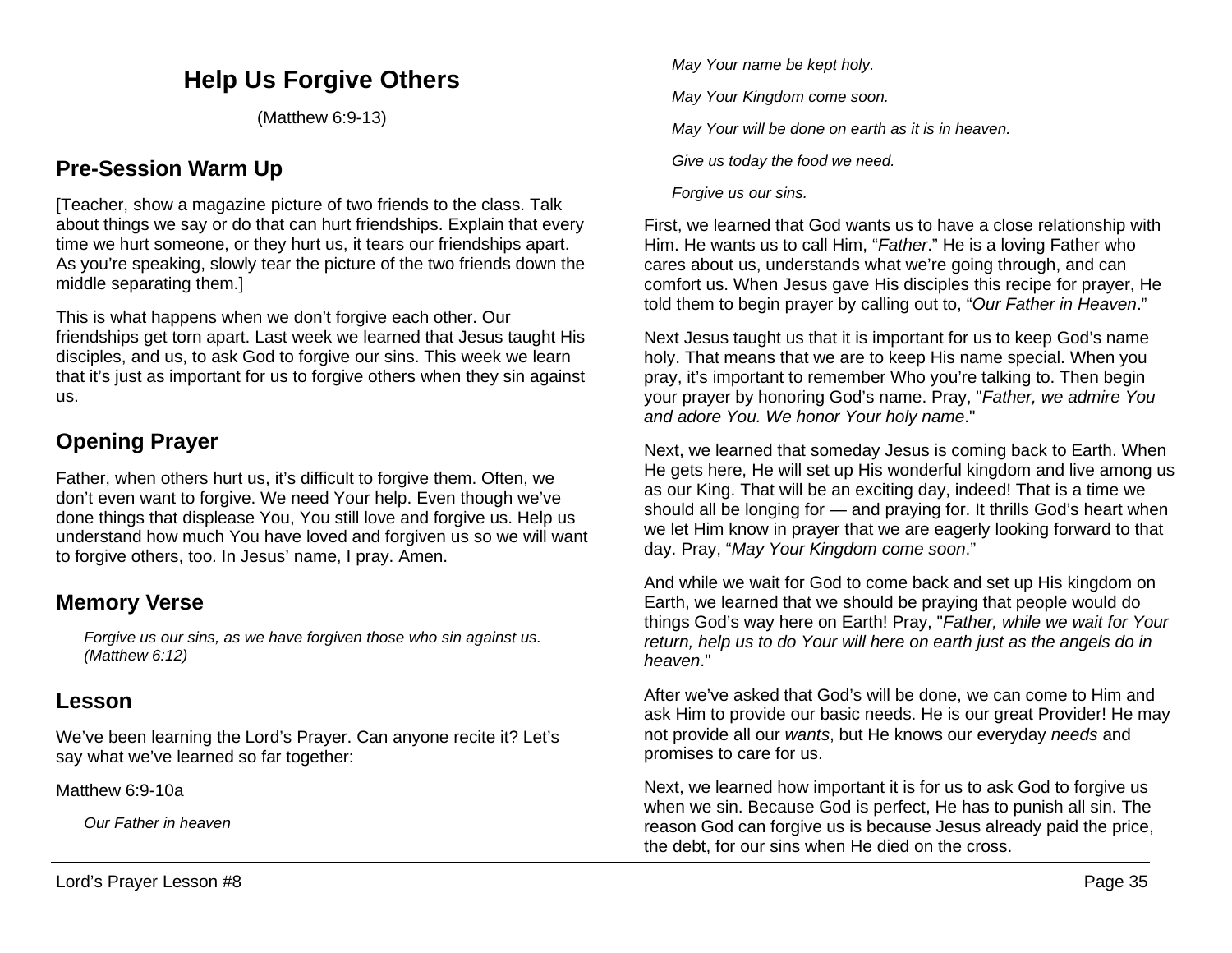The next phrase in the prayer is…

Matthew 6:12

*…as we have forgiven those who sin against us.*

After we ask God to forgive us for our sins against Him; then we should ask Him to "*Help us forgive those who sin against us*." God expects us to forgive others.

Forgiving others can be hard. Sometimes people really disappoint us or hurt us. If someone is mean to you, you want to be mean back. If someone calls you a name; you want to call them a name back. And on it goes. Forgiveness goes against our natural instincts. It's something we all have to learn to do.

• How do you feel when it is hard to forgive others?

#### *How Would You Handle This Situation?*

[Put the following situations on cards and let the children pick cards and tell how they would handle the situation.]

- $\Box$  Your teacher gave you lots of homework on the weekend. You had others plans, but had to cancel them because of your teacher.
- $\Box$  Your little brother left his toys out and Mom made you pick them up.
- $\Box$  Your sister borrowed your favorite jacket and spilled juice on it.
- $\Box$  Your best friend got to be team captain at recess and didn't choose you for the team.
- $\Box$  You asked for the last piece of dessert but someone ate it.
- $\Box$  Your brother borrowed your video game and lost it.
- $\Box$  You called your friend, left a message, but your friend never called you back.

 $\Box$  Your parents made you help clean out the garage when you wanted to go to a friend's house.

[After the activity, discuss the following questions:]

- What situations are the most difficult for you to forgive?
- Is there anything that you would never be willing to forgive someone for doing? (What and why?)

Last week we learned that God says that when we do something wrong, there is a price to pay. God says sin *must* be punished. The Bible tells us there is no forgiveness of sin without the shedding of blood. A life has to be given. Even if we only did one naughty thing in our whole life, we would still deserve the death penalty. There is a price to pay.

But God came down out of heaven and lived among us. He was born as a baby and lived a sinless life, for one purpose. Jesus came so that He might shed His blood for us so that we could be forgiven of our sins.

#### Psalm 103:8

*The Lord is compassionate and merciful, slow to get angry and filled with unfailing love.*

Jesus loved us so much that He was willing to die so that we might live with Him forever in Heaven.

#### Psalm 103:10

*He does not punish us for all our sins; he does not deal harshly with us, as we deserve.*

It should have been you; it should have been me nailed to that cross. But He loves us so much that He took the punishment that we deserve!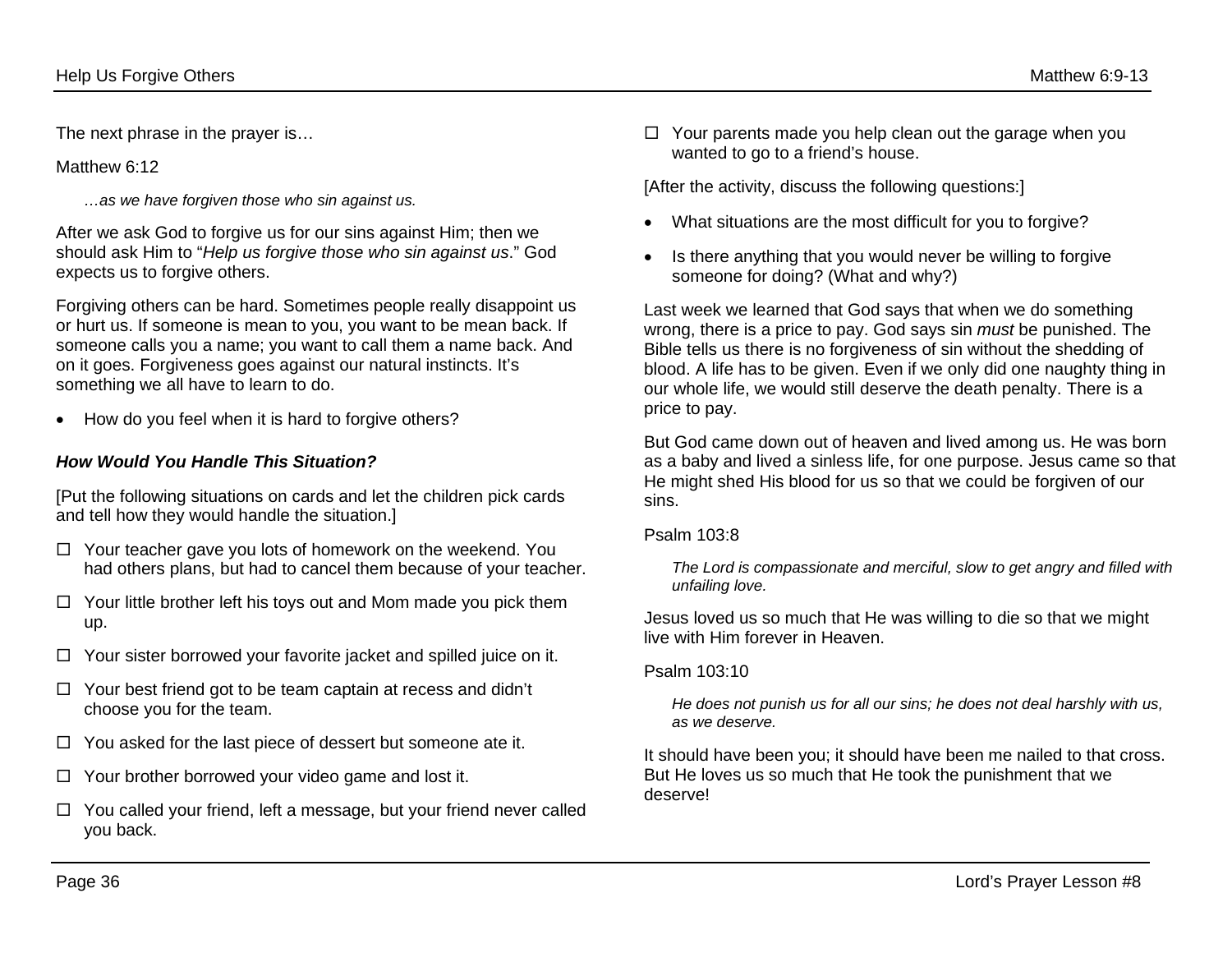#### Psalm 103:12

*He has removed our sins as far from us as the east is from the west.*

Because of what Jesus did on the cross, when we pray for forgiveness, God doesn't even see our sin anymore. It's as if you never sinned. He sees you completely pure and clean.

Jeremiah 31:34b [Teacher, read…]

*"And I will forgive their wickedness, and I will never again remember their sins."*

When God forgives us, He no longer remembers the wrong things we've done. God asks us to forgive others just as He forgives us.

How often do you think God forgives you? Well, suppose you sin one time per hour. Sin isn't just wrong actions others can see, but also selfish attitudes and hurtful thoughts no one but God knows about. Multiply that one sin per hour by sixteen waking hours a day, then by seven days a week, and then by fifty-two weeks in a year. By the time you're ten years old, you've already needed God's forgiveness at least 58,240 times! Aren't you glad God is so generous with His forgiveness?

God has forgiven you more times than you can count. Can't you offer that same forgiveness to others? God asks you to forgive others even when it's hard or when they don't deserve it.

#### Ephesians 4:31-32

*Get rid of all bitterness, rage, anger, harsh words, and slander, as well as all types of evil behavior. (32) Instead, be kind to each other, tenderhearted, forgiving one another, just as God through Christ has forgiven you.*

#### *Comic Relief*

[Teacher, give each child a marble-sized piece of Silly Putty modeling clay. One "egg" of Silly Putty is enough for two children. Or, you can

make your own putty by mixing  $\frac{1}{2}$  cup of white glue with  $\frac{1}{4}$  cup liquid starch. For best results, add the liquid starch 1 tablespoon at a time, mixing thoroughly before adding more starch.

Demonstrate how to transfer a picture from a newspaper comic strip onto the putty by pressing the putty over the comic strip. Show children how they can stretch the putty to create different facial expressions on the comic strip characters. Let kids create angry or mad faces from the comic strip characters with the putty. Then have them squeeze the putty into a ball to erase the picture. Give kids a few minutes to transfer and erase several pictures. Then discuss the following:]

- Suppose you transferred a picture and never erased it. How is that like when we don't forgive someone?
- How is erasing the picture like God forgiving us?
- How does it make you feel to know that God doesn't remember your sins?
- How do you feel knowing that God expects you to forgive others just as He's forgiven you?

When we don't forgive someone, it is as if we have a picture of that person's sin on our minds. We keep looking at it over and over. God asks us to forgive others and put those pictures out of our minds.

#### Colossians 3:13

*Make allowance for each other's faults, and forgive anyone who offends you. Remember, the Lord forgave you, so you must forgive others.* 

When you forgive someone, you need to forget about it, just like God does with your sins. [Teacher, erase the board.] If someone has wronged you, you need to erase the memory of their sin from your mind. Wipe it clean like this board.